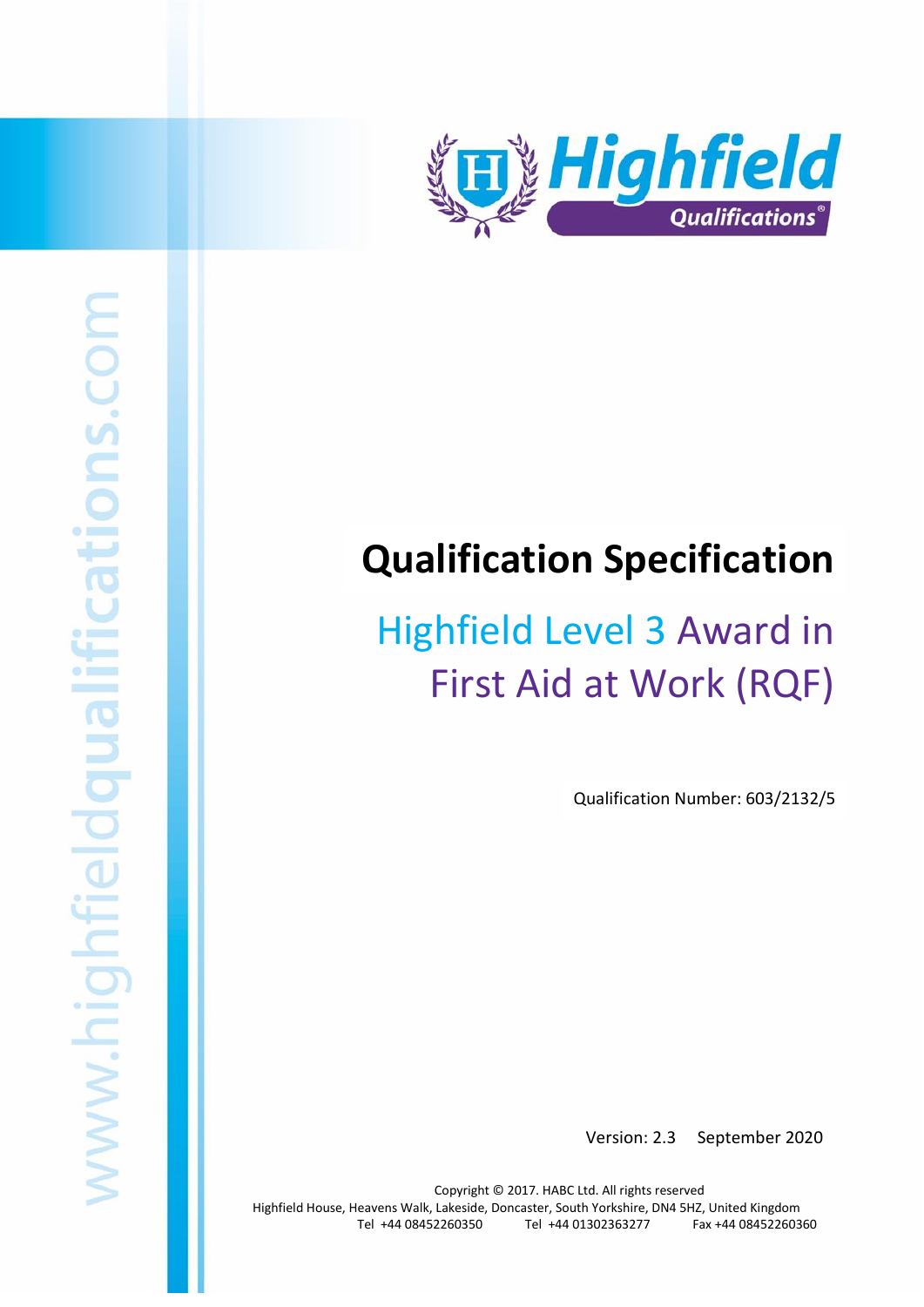

# **Contents**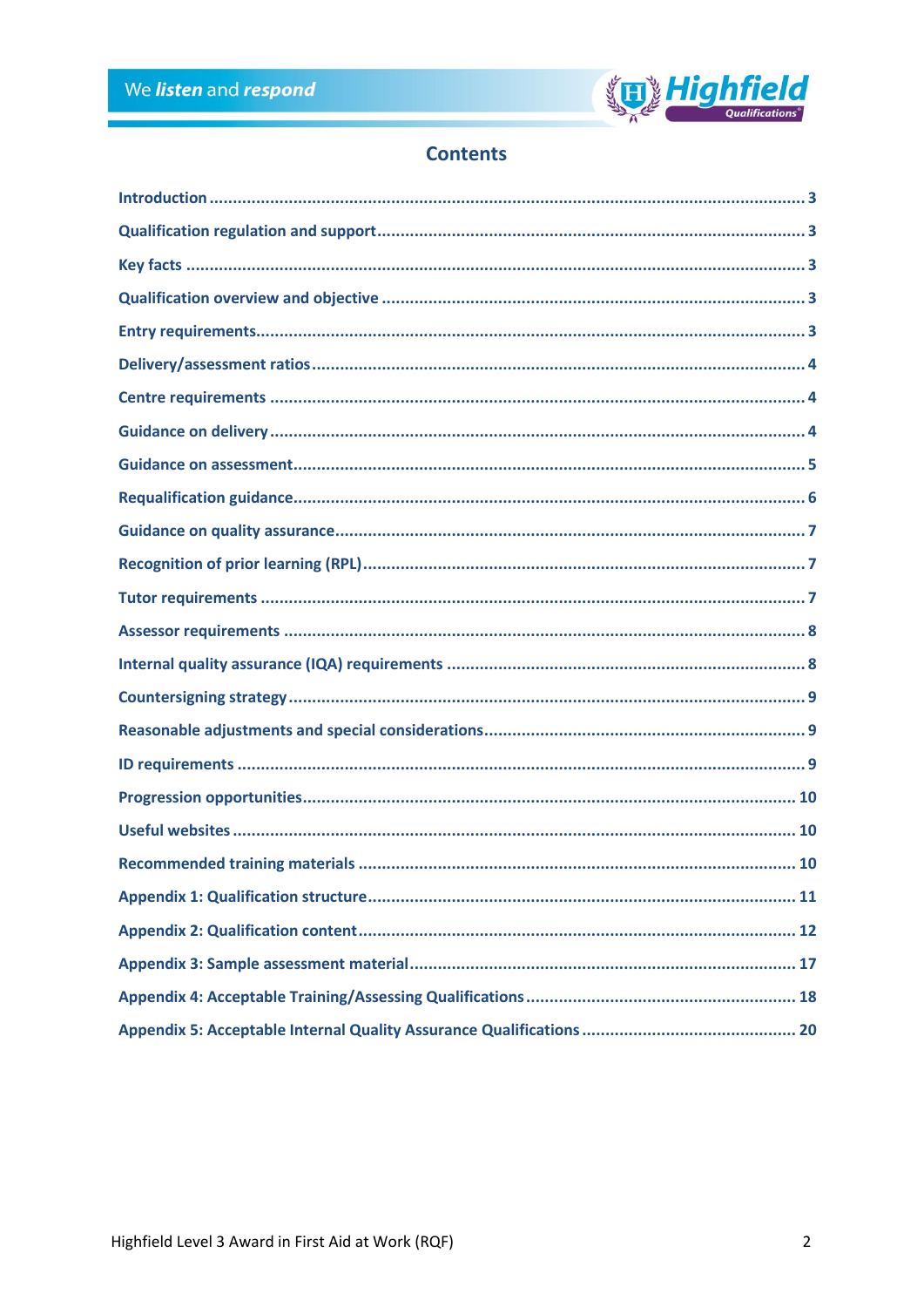

# **Highfield Level 3 Award in First Aid at Work (RQF)**

## <span id="page-2-0"></span>**Introduction**

This qualification specification is designed to outline all you need to know to offer this qualification at your centre. If you have any further questions, please contact your account manager.

# <span id="page-2-1"></span>**Qualification regulation and support**

The Highfield Level 3 Award in First Aid at Work (RQF) has been developed and is awarded by Highfield Qualifications and sits on the Regulated Qualifications Framework (RQF). The RQF is a qualification framework regulated by Ofqual and CCEA Regulation. The qualification is also regulated by Qualifications Wales.

#### <span id="page-2-2"></span>**Key facts**

| <b>Qualification number:</b>                           | 603/2132/5                                                 |
|--------------------------------------------------------|------------------------------------------------------------|
| Learning aim reference:                                | 60321325                                                   |
| <b>Credit value:</b>                                   | $\mathcal{L}$                                              |
| <b>Assessment method:</b>                              | Practical assessment and multiple-choice theory assessment |
| <b>Contact hours*:</b>                                 | 18                                                         |
| <b>Guided learning hours (GLH):</b>                    | 18                                                         |
| <b>Total qualification time (TQT):</b>                 | 22                                                         |
| *See Guidance on Delivery section for more information |                                                            |

#### <span id="page-2-3"></span>**Qualification overview and objective**

The objective of this qualification is to support learners in becoming first aiders in the workplace. The content of the qualification meets the Health and Safety Executive (HSE) requirements for training first aiders in those organisations that have identified that staff need to be trained to this level within their first-aid needs assessment.

The qualification covers knowledge such as the roles and responsibilities of the first aider, how to assess an incident and recognising signs and symptoms of injury and illness. The qualification also covers first aid skills in cardiopulmonary resuscitation (CPR) and use of an automated external defibrillator (AED) and assisting a casualty who is suffering from major injury and illness such as chest injuries, spinal injuries and anaphylaxis.

In line with guidance provided by the HSE, the qualification supports/approves workplace first aiders for a period of 3 years, after which point learners will need to retake the course. Therefore, the qualification is valid for three years from the date of award. In addition to this, it is recommended that learners refresh their knowledge annually.

#### <span id="page-2-4"></span>**Entry requirements**

We recommend learners are a minimum of 14 years of age. However, centres will need to assure themselves that learners, whatever their age, are physically capable of completing the practical assessment.

It is also advised that learners have a minimum of Level 1 in English.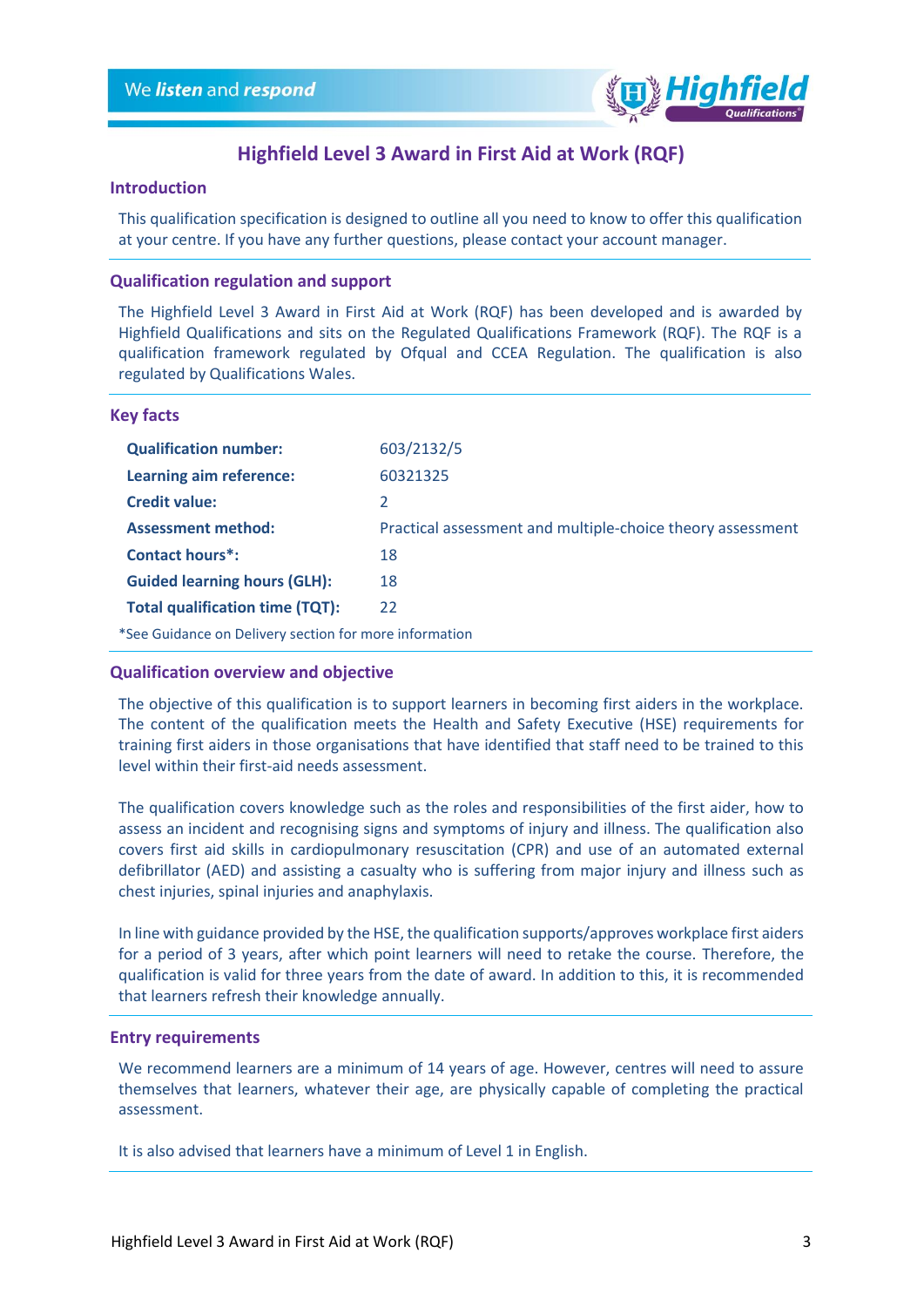

# <span id="page-3-0"></span>**Delivery/assessment ratios**

To effectively deliver and assess this qualification, centres **must not** exceed the ratio of 1 tutor or assessor to 12 learners.

# <span id="page-3-1"></span>**Centre requirements**

To effectively deliver and assess this qualification, centres must have the following resources in place:

- a minimum of 1 Resuscitation manikin between a maximum of 4 learners
- safety procedures in place for manikin faces e.g. facilities to sterilise the manikin faces at the end of each course OR one disposable face shield per learner OR manikin face wipes to be used after each learner's demonstration
- replacement airways and lungs for each resuscitation manikin to be changed at the end of each course
- a minimum of 1 training defibrillator between a maximum of 4 learners\*
- a minimum of 1 disposable training dressing per learner
- a minimum of 1 pair of disposable gloves (not latex) per learner
- a minimum of 1 first aid kit
- training rooms that have carpeted floors or mats/blankets provided, for use during practical sessions
- adequate training and assessment facilities to accommodate maximum number of learners on course
- a training room which is safe, that has adequate ventilation, lighting sufficient for learners to read easily, and temperature suitable to maintain a 'shirt sleeve' environment. It is also required that training rooms are able to cater for people with special needs (where appropriate).

*\*Where fewer AED trainers are provided, learning hours/lesson plans should be adjusted accordingly to ensure learners are not disadvantaged.*

# <span id="page-3-2"></span>**Guidance on delivery**

The total qualification time (TQT) for this qualification is 22 and of this 18 are guided learning hours. This aligns with the Health & Safety Executive's (HSE) stipulated minimum contact hours for this qualification, excluding breaks, that should be for a minimum period of 18 hours over 3 days, and for requalification 12 hours over 2 days. These contact hours must be adhered to unless the learner meet requirements to complete an Assessment Only Requalification (see Requalification section on page 6 for further guidance), which has no minimum stipulation on contact hours.

The 'Assessment Principles for First Aid Qualifications' also states that this qualification can also be delivered over a maximum of a 10-week period, with the minimum duration of each training session being 2 hours.

# Use of blended learning

This qualification may be delivered by blended learning where the following principles are adhered to:

• The time taken to complete the first aid course should **not** be reduced. There may be a benefit in flexibility but blended learning should not reduce the overall time required to take the course.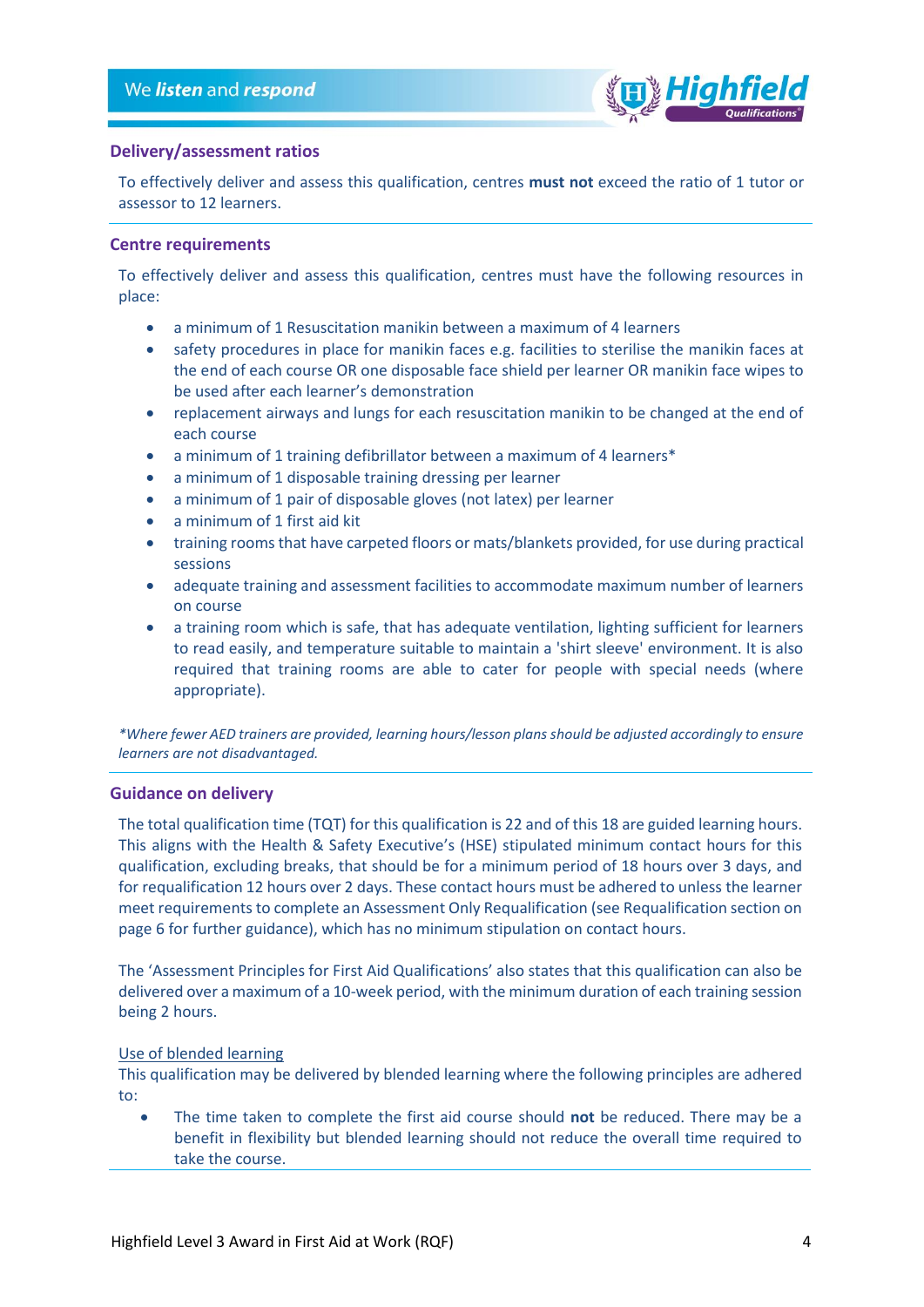

- A minimum of **two thirds** of the training time should be **face-to-face** learning for First Aid at Work courses
- A minimum of **one half** of the training time should be **face-to-face** learning for First Aid at Work Requalification courses only
- The practical content of the qualification should be delivered and assessed face-to-face. Distance learning must only cover theory.

Following the distance element of learning, learners' skills and knowledge must be assessed in full during the face-to-face part of the course, in accordance with the qualification specification.

TQT is an estimate of the total number of hours it would take an average learner to achieve and demonstrate the necessary level of attainment to be awarded with a qualification, both under direct supervision (forming guided learning hours) and without supervision (all other time). TQT and GLH values are advisory and assigned to a qualification as guidance. However, contact hours **must** be met.

# <span id="page-4-0"></span>**Guidance on assessment**

Highfield has created assessment paperwork for each component of the assessment, which are each graded pass/fail:

#### **1] Practical observation**

The practical assessment is completed throughout the course delivery. This ongoing assessment requires learners to demonstrate practical first aid skills. The practical assessment will be recorded using the practical matrix within the Assessment Pack.

# **2] Centre-marked multiple-choice theory assessment**

Learners are required to answer a series of questions contained within theory question papers, available to download from the members' area of the website. Oral questioning may be used. In this case, the assessor should document the responses within the assessment pack.

Learners **must** achieve a pass in each element to pass the qualification.

Assessment must be undertaken in **controlled conditions.** This means**:**

- books and other training aids must not be accessed by the learners.
- at least one authorised member of staff must be present in the assessment area while the assessment is being carried out.
- learners may complete the theory assessment in more than one sitting however the centre must collect the paperwork and hold it securely until the assessment recommences.

For more information, please refer to the Highfield Qualifications Core Manual.

Sample assessment materials are included within appendix 3 of this qualification specification. A full explanation of how to use the Highfield assessment paperwork is provided in the **Tutor, Assessor and Internal Quality Assurance Support Pack**, available to download from the Members' Area of the Highfield website.

Centres must take all reasonable steps to avoid any part of the assessment of a learner (including any internal quality assurance and invigilation) being undertaken by any person who has a personal interest in the result of the assessment.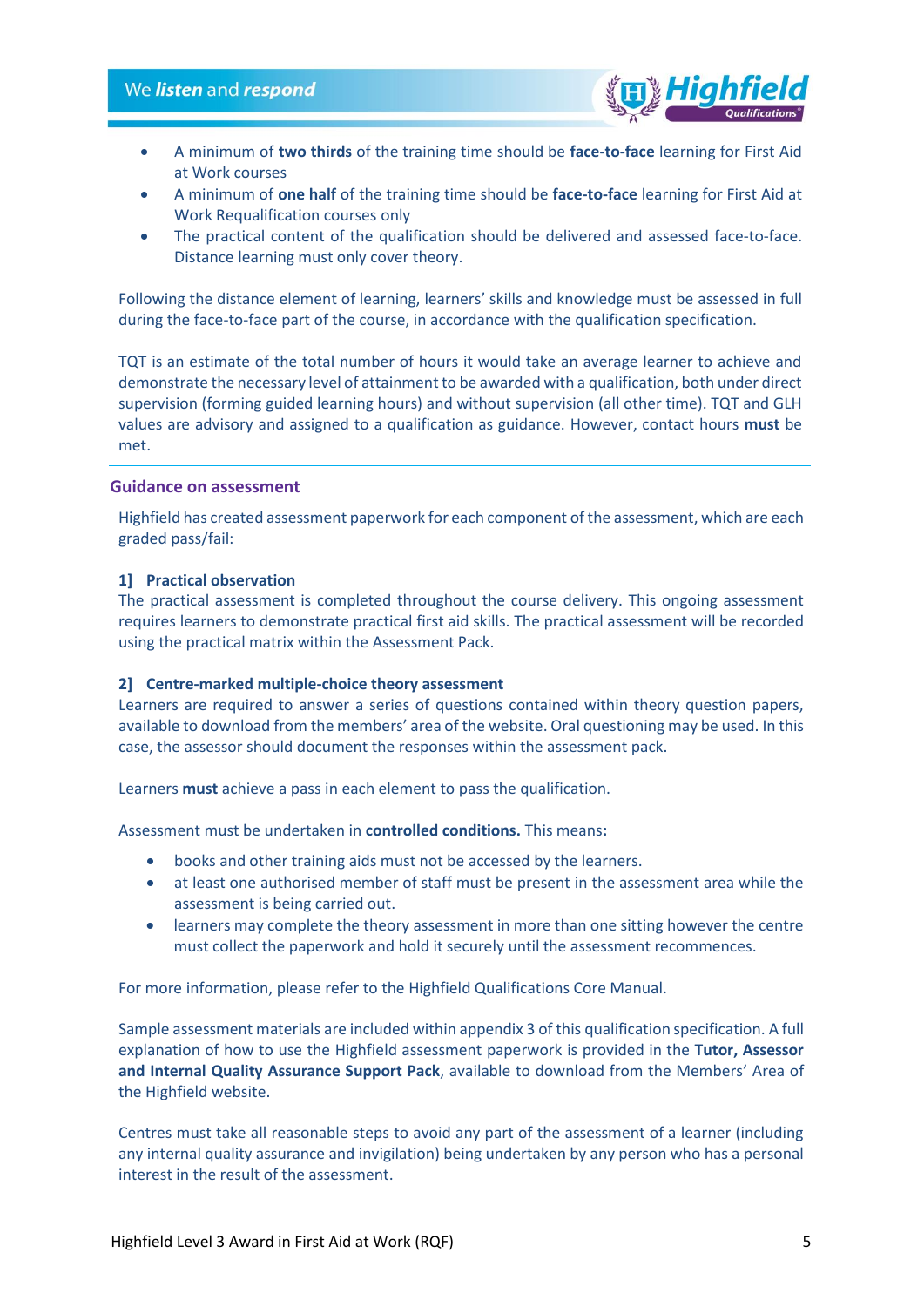

# <span id="page-5-0"></span>**Requalification Guidance**

The qualification provides learners with a valid first aid at work certificate that supports the requirements from the HSE approved first aider for a period of 3 years. After this period, learners are required to retrain.

# **Highfield offers 2 options for learners who require retraining:**

**Option 1.** The learner can complete a 12-hour Requalification over 2 days. The duration of this course may be increased to meet additional learning needs if required, but not reduced. As stated in the 'Assessment Principles for First Aid Qualifications', the 12-hour requalification can also be delivered over a maximum of a 7-week period, with the minimum duration of each training session being 2 hours.

The centre must keep a copy of the original First Aid certificate that the learner is wishing to update, together with all assessment paperwork and Internal Quality Assurance paperwork involved in the requalification process.

**Option 2.** Learners with recent experience as first aid tutors who fulfil all relevant criteria listed below will be permitted to undertake the First Aid at Work assessments only (without undergoing further training or adhering to the usual 12-hour minimum contact time for a Requalification).

To access the Assessment Only Requalification, learners must be able to evidence to the centre:

- their previous First Aid at Work certificate (which should not have expired by more than 1 calendar month at the point of re-assessment)
- successful delivery of a regulated FAW course within the 3 months prior to sitting their assessments
- a satisfactory internal quality assurance observation report on a regulated FAW course they have delivered within the past 12 months prior to sitting their assessments

Further information can be found in the Supporting Evidence Checklist form available in the Download Area. Centres are required to complete this form for learners that complete an Assessment Only Requalification course to verify that appropriate evidence has been checked and learners meet all relevant requirements prior to undertaking their assessments. The form and associated evidence should be retained together with all assessment paperwork and Internal Quality Assurance paperwork involved in the requalification process. This may be requested for review as part of External Quality Assurance activity carried out by Highfield.

Learners completing both the 12-hour and Assessment Only Requalifications will still need to be assessed against **all** learning outcomes and assessment criteria in both units. For learners to remain qualified they must also retake their qualification whilst their certificate remains in date.

NB. Learners have a one-month period of grace, post-certificate expiry, to be able to access the shorter courses, however it is important to note that during this period learners are **not** qualified to provide first aid.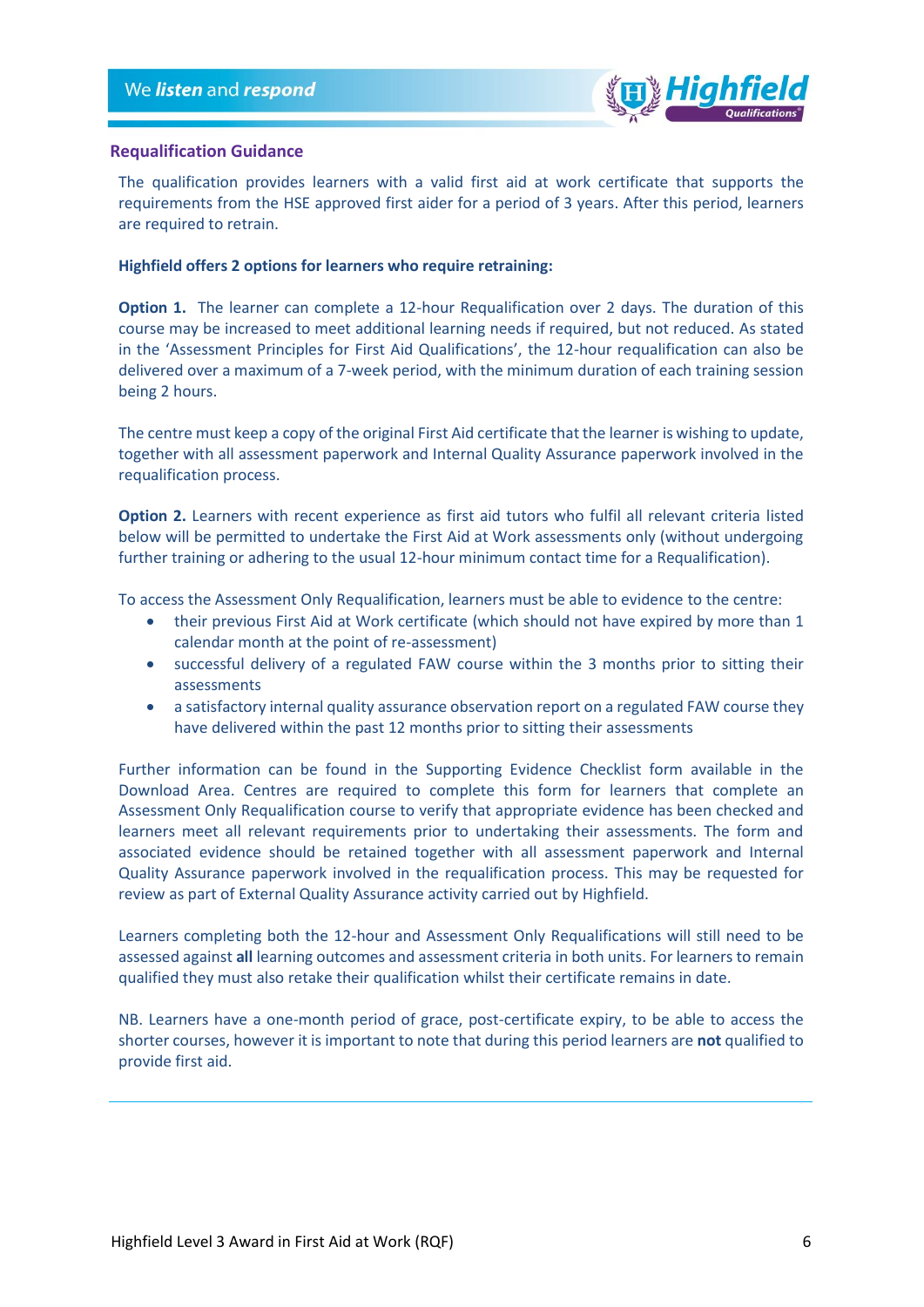

#### <span id="page-6-0"></span>**Guidance on quality assurance**

Highfield require centres to have in place a robust mechanism for internal quality assurance (IQA). IQA must be completed by an appropriately qualified person and that person must not have been involved in any aspect of the delivery or assessment of the course they are quality assuring.

IQA should monitor both the delivery and assessment of the qualification, including any distance learning, and can involve a number of different methods of monitoring such as observation of course delivery/assessment, sampling of course assessment material, learner interviews.

Once complete, this assessment paperwork and IQA paperwork must be stored by the centre for a minimum period of 3 years to allow for quality assurance checks.

Highfield will support centres by conducting ongoing engagements to ensure and verify the effective and efficient delivery and assessment of the qualification.

# <span id="page-6-1"></span>**Recognition of prior learning (RPL)**

The unit Emergency First Aid in the Workplace is contained within the following two qualifications:

- o Highfield Level 3 Award in Emergency First Aid at Work (RQF)
- o Highfield Level 3 Award in First Aid at Work (RQF)

Learners may transfer achievement of Emergency First Aid to the Highfield Level 3 Award in First Aid at Work (RQF), provided both are achieved within a 10-week period.

#### <span id="page-6-2"></span>**Tutor requirements**

Highfield requires nominated tutors for this qualification meet the following:

- 1. Occupational knowledge and competence in **first aid\*** evidenced by holding a first aid at work/medical qualification as detailed below:
	- Holding a current **First Aid at Work Certificate** (issued by an Ofqual/SQA/Qualifications Wales/CCEA Regulation recognised Awarding Organisation, a HSENI approved training provider or recognised equivalent\*)
		- *or*
	- Current registration as:
		- o a **Doctor** with the General Medical Council (GMC\*\*) *or*
		- o a **Nurse** with the Nursing and Midwifery Council (NMC\*\*) *or*
		- o a **Paramedic** with the Health and Care Professions Council (HCPC\*\*)
- 2. Knowledge and competency in **teaching/training**, evidenced by holding an acceptable teaching/training qualification as detailed in **Appendix 4**.
- 3. Knowledge and understanding of how to safely and effectively use an automated external defibrillation (AED) machine.

*\*recognised First Aid at Work certificate equivalents that are not listed above, must be submitted to Highfield with a comprehensive mapping. Please speak to your Account Manager for further information.*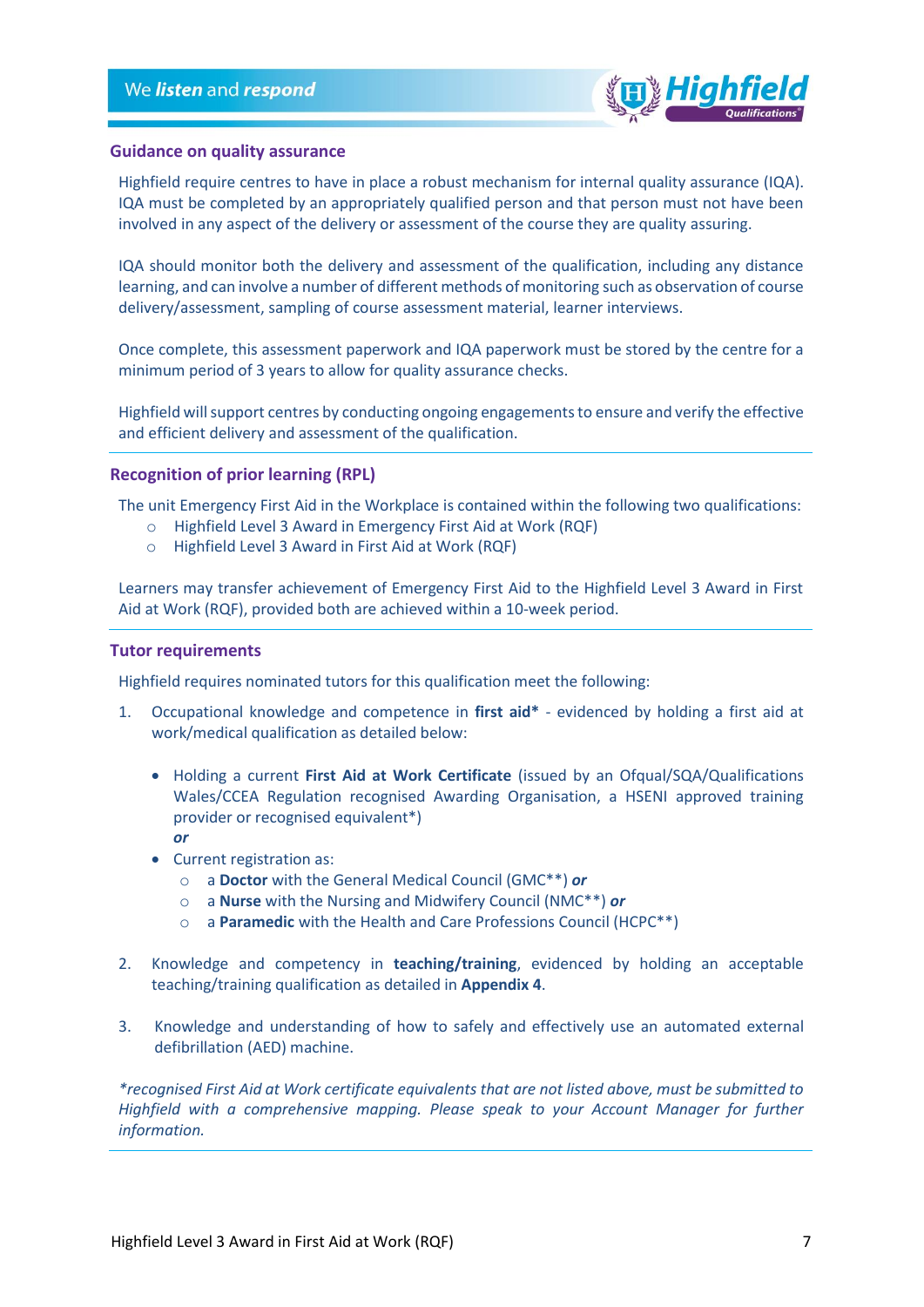

*\*\*registered healthcare professionals must act within their scope of practice and therefore have current expertise in first aid to teach/assess the subject.*

**Note: In addition to the above, tutors are required to keep a log of courses that they have been involved with and any continuous professional development they have undertaken.**

#### <span id="page-7-0"></span>**Assessor requirements**

Highfield requires nominated assessors for this qualification meet the following:

- **1.** Occupational knowledge and competence in **first aid\*** evidenced by holding a first aid at work/medical qualification as detailed below:
	- Holding a current **First Aid at Work Certificate** (issued by an Ofqual/SQA/Qualifications Wales/CCEA Regulation recognised Awarding Organisation, a HSENI approved training provider or recognised equivalent\*) *or*
	- Current registration as:
		- o a **Doctor** with the General Medical Council (GMC\*\*) *or*
		- o a **Nurse** with the Nursing and Midwifery Council (NMC\*\*) *or*
		- o a **Paramedic** with the Health and Care Professions Council (HCPC\*\*)
- **2.** Knowledge and competency in **assessing,** evidenced by holding an acceptable assessing qualification or CPD Training as detailed in **Appendix 4**.
- **3.** Knowledge and understanding of how to safely and effectively use an automated external defibrillation (AED) machine.

*\*recognised First Aid at Work certificate equivalents that are not listed above, must be submitted to Highfield with a comprehensive mapping. Please speak to your Account Manager for further information.*

*\*\*registered healthcare professionals must act within their scope of practice and therefore have current expertise in first aid to teach/assess the subject.*

**Note: In addition to the above, assessors are required to keep a log of courses that they have been involved with and any continuous professional development they have undertaken.**

#### <span id="page-7-1"></span>**Internal quality assurance (IQA) requirements**

Highfield requires internal quality assurers for this qualification meet the following:

- **1.** Occupational knowledge and competence in **first aid\*** evidenced by holding a first aid at work/medical qualification as detailed below:
	- Holding a current **First Aid at Work Certificate** (issued by an Ofqual/SQA/Qualifications Wales/CCEA Regulation recognised Awarding Organisation, a HSENI approved training provider or recognised equivalent\*) *or*
	- Current registration as:
		- o a **Doctor** with the General Medical Council (GMC\*\*) *or*
		- o a **Nurse** with the Nursing and Midwifery Council (NMC\*\*) *or*
		- o a **Paramedic** with the Health and Care Professions Council (HCPC\*\*)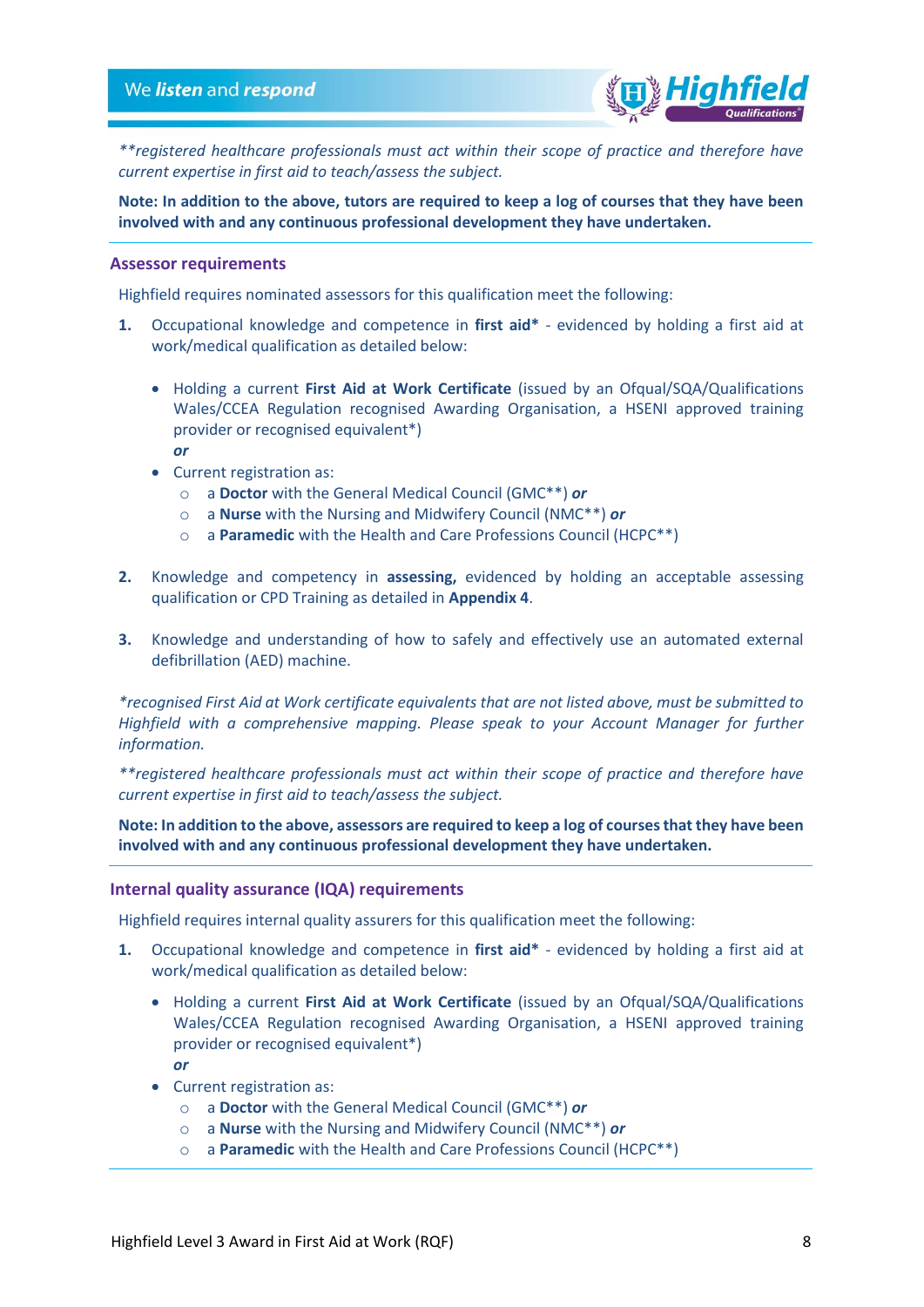

- **2.** Knowledge and competency in **internal quality assurance,** evidenced by holding a qualification or CPD training as detailed in **Appendix 5**.
- **3.** Knowledge and understanding of how to safely and effectively use an automated external defibrillation (AED) machine.

*\*recognised First Aid at Work certificate equivalents that are not listed above, must be submitted to Highfield with a comprehensive mapping. Please speak to your Account Manager for further information.*

*\*\*registered healthcare professionals must act within their scope of practice and therefore have current expertise in first aid to teach/assess the subject.*

#### **Note: In addition to the above Internal Quality Assurers must:**

- have knowledge of the requirements of the qualification they are quality assuring at the time any assessment is taking place
- have knowledge and understanding of the role of assessors
- visit and observe assessments
- carry out other related internal quality assurance.

#### <span id="page-8-0"></span>**Countersigning strategy**

While it is a minimum requirement for centres to have the appropriately qualified workforce in place, it is understood that centres may have new personnel who are working towards those requirements. During this period, centres are required to have a robust countersigning strategy in place that supports and validates unqualified assessment/quality assurance decisions, until the point where they meet the requirements as detailed above.

#### <span id="page-8-1"></span>**Reasonable adjustments and special considerations**

Highfield has measures in place for learners who require additional support. Please refer to Highfield Qualifications' Reasonable Adjustments Policy for further information/guidance.

#### <span id="page-8-2"></span>**ID requirements**

It is the responsibility of the centre to have systems in place to ensure that the person taking an assessment is indeed the person they are claiming to be. All centres are therefore required to ensure that each learner's identification is checked before they undertake the assessment. Highfield recommends the following as proof of a learner's identity:

- a valid passport (any nationality)
- a signed UK photocard driving licence
- a valid warrant card issued by HM forces or the police
- another photographic ID card, e.g. employee ID card, student ID card, travel card etc.

If a learner is unable to produce any of the forms of photographic identification listed above, a centre may accept another form of identification containing a signature, for example, a credit card. Identification by a third-party representative, such as a line manager, human resources manager or invigilator, will also be accepted.

**For more information on learner ID requirements, please refer to Highfield Qualifications' Core Manual.**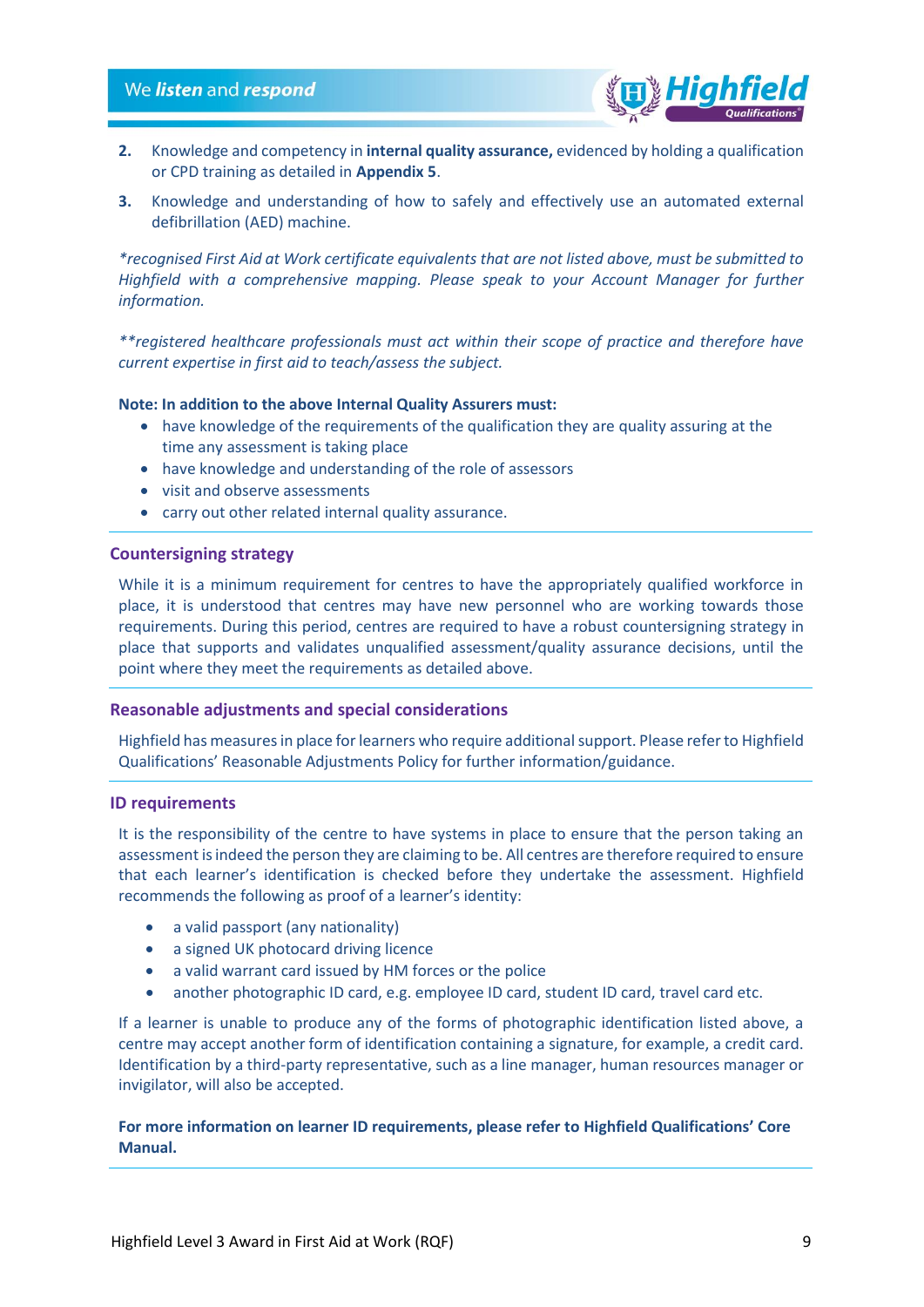

## <span id="page-9-0"></span>**Progression opportunities**

On successful completion of this qualification, learners may wish to continue their development by undertaking one of the following qualifications:

- Level 3 Award in First Aid Response
- Level 3 Award in Paediatric First Aid

# <span id="page-9-1"></span>**Useful websites**

- Health and Safety Executive [www.hse.gov.uk](file://///slartibartfast/Datafiles/Departments/Awarding%20Body/HABC_Qualifications/1%5d%20Qualification%20Development/2%5d%20Qualifications/2%5d%20SCQF/SCQF%20L5%20EFAW/www.hse.gov.uk)
- The Resuscitation Council (UK[\) www.resus.org.uk](file://///slartibartfast/Datafiles/Departments/Awarding%20Body/HABC_Qualifications/1%5d%20Qualification%20Development/2%5d%20Qualifications/2%5d%20SCQF/SCQF%20L5%20EFAW/www.resus.org.uk)

## <span id="page-9-2"></span>**Recommended training materials**

The following resources have been reviewed by Highfield and are recommended training materials for users of this qualification:

- Morley, J. & Sprenger, C. (2017) First Aid at Work Handbook. Highfield Products
- <span id="page-9-3"></span>• Morley, J. & Sprenger, C. First Aid at Work Presentation. Highfield Products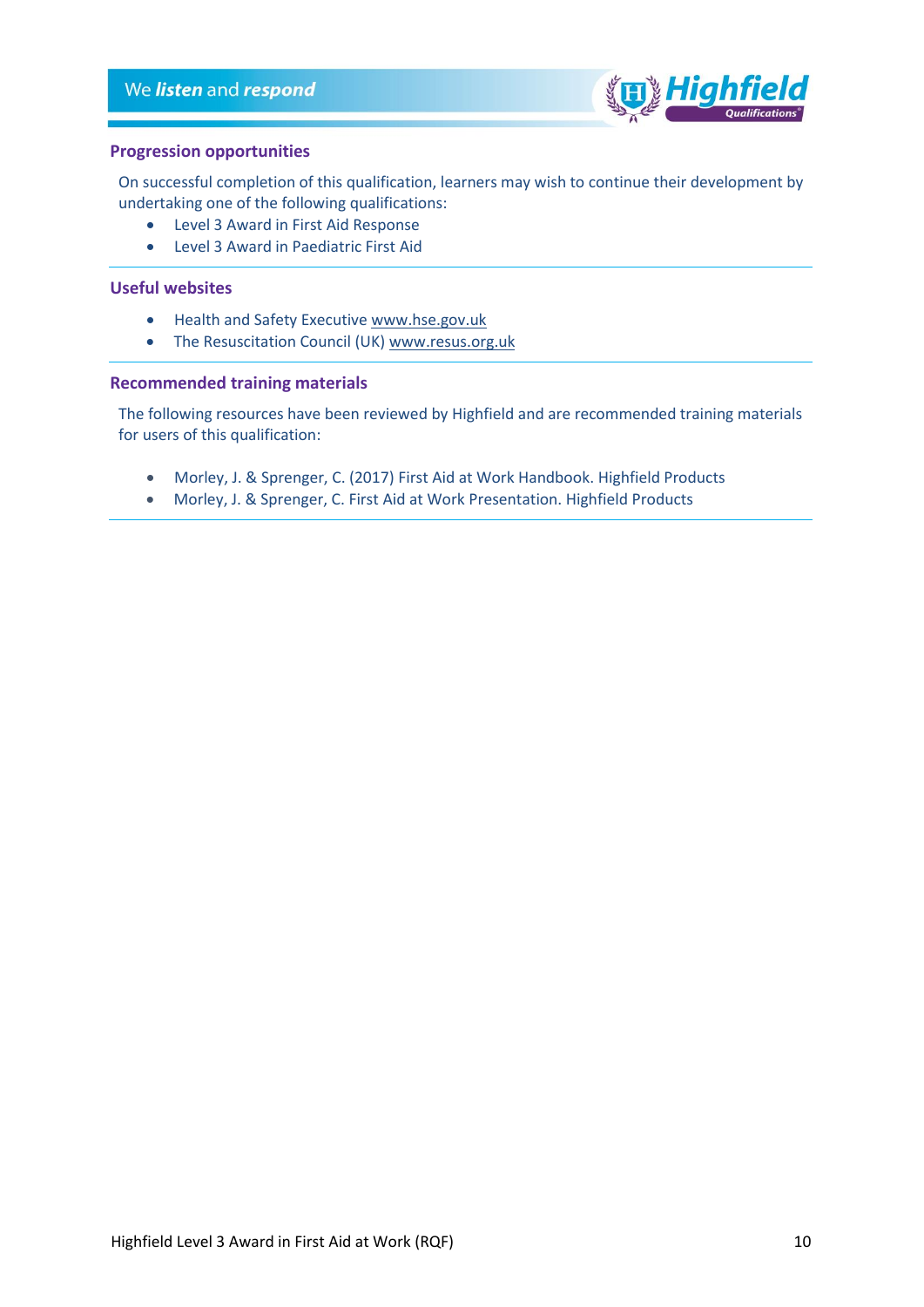

# **Appendix 1: Qualification structure**

To complete the **Highfield Level 3 Award in First Aid at Work (RQF)** learners must complete the following 2 **mandatory** units.

| <b>Unit</b><br>reference | Unit title                                                           | Level | <b>GLH</b> | <b>Credit</b> |
|--------------------------|----------------------------------------------------------------------|-------|------------|---------------|
| D/616/0271               | <b>Emergency First Aid in the Workplace</b>                          |       |            |               |
| H/616/0272               | Recognition and Management of Illness and Injury in<br>the Workplace |       |            |               |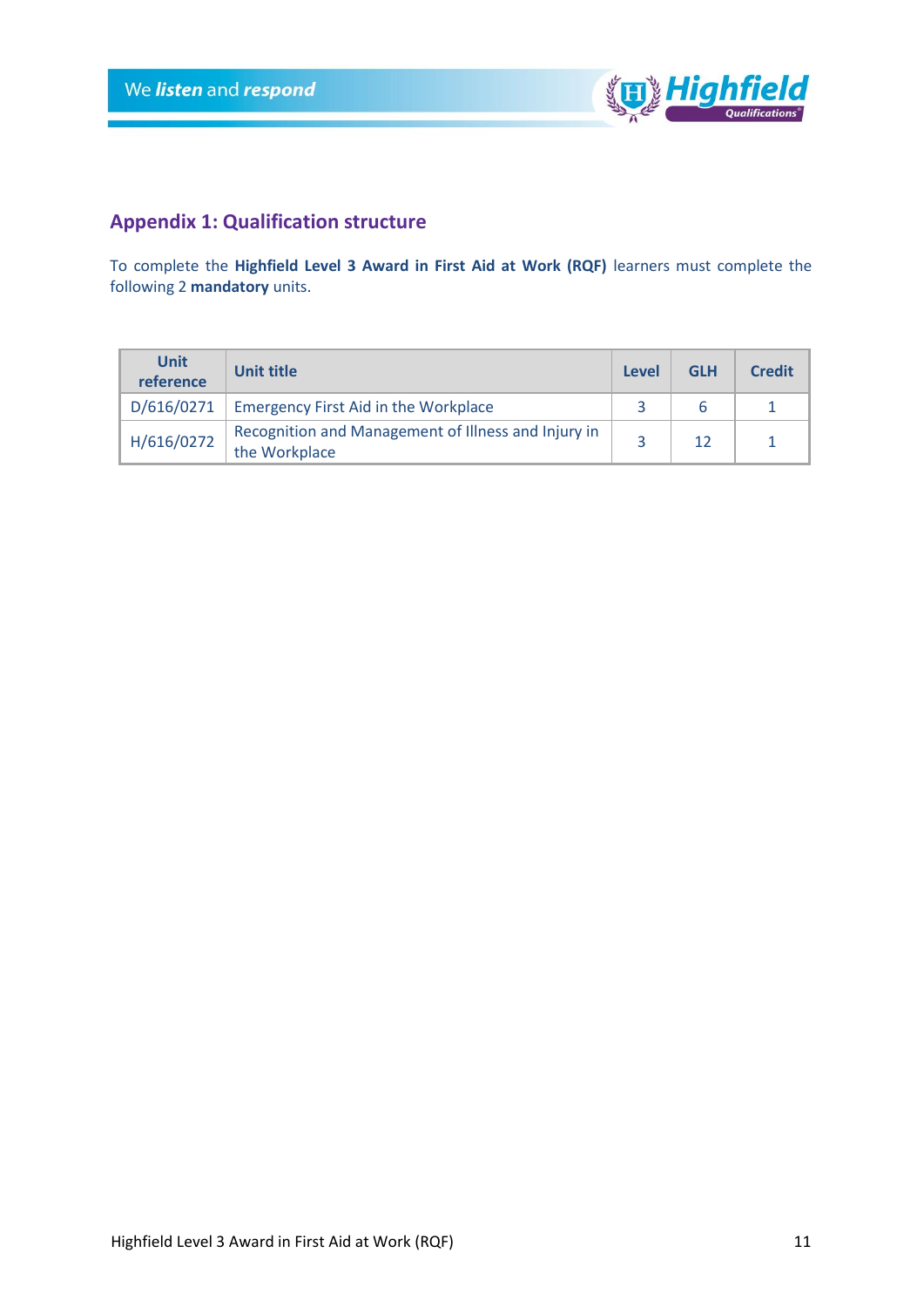

# <span id="page-11-0"></span>**Appendix 2: Qualification content**

| Unit $1:$               | <b>Emergency First Aid in the Workplace</b> |
|-------------------------|---------------------------------------------|
| Unit number: D/616/0271 |                                             |
| Credit:                 |                                             |
| GLH:                    | 6                                           |
| Level:                  | ₹                                           |

| <b>Learning Outcomes</b>                                                   | <b>Assessment Criteria</b>                                                                                                                                                                                                                                                                                                                                      |  |  |  |  |  |
|----------------------------------------------------------------------------|-----------------------------------------------------------------------------------------------------------------------------------------------------------------------------------------------------------------------------------------------------------------------------------------------------------------------------------------------------------------|--|--|--|--|--|
| <b>The learner will</b>                                                    | <b>The learner can</b>                                                                                                                                                                                                                                                                                                                                          |  |  |  |  |  |
| <b>Understand the role and</b><br>1.<br>responsibilities of a first aider  | 1.1 Identify the role and responsibilities of a first aider<br>1.2 Identify how to minimise the risk of infection to self<br>and others<br>1.3 Identify the need for consent to provide first aid                                                                                                                                                               |  |  |  |  |  |
| Be able to assess an incident<br>2.                                        | 2.1 Conduct a scene survey<br>2.2 Conduct a primary survey of a casualty<br>2.3 Summon appropriate assistance when necessary                                                                                                                                                                                                                                    |  |  |  |  |  |
| Be able to provide first aid to<br>3.<br>an unresponsive casualty          | 3.1 Identify when to administer Cardio Pulmonary<br><b>Resuscitation (CPR)</b><br>3.2 Demonstrate CPR using a manikin<br>3.3 Justify when to place a casualty into the recovery<br>position<br>3.4 Demonstrate how to place a casualty into the recovery<br>position<br>3.5 Identify how to administer first aid to a casualty who is<br>experiencing a seizure |  |  |  |  |  |
| Be able to provide first aid to a<br>4.<br>casualty who is choking         | 4.1 Identify when choking is:<br>Mild<br>severe<br>4.2 Demonstrate how to administer first aid to a casualty<br>who is choking                                                                                                                                                                                                                                  |  |  |  |  |  |
| Be able to provide first aid to a<br>5.<br>casualty with external bleeding | 5.1 Identify the severity of external bleeding<br>5.2 Demonstrate how to control external bleeding                                                                                                                                                                                                                                                              |  |  |  |  |  |
| Know how to provide first aid<br>6.<br>to a casualty who is in shock       | 6.1 Recognise a casualty who is suffering from shock<br>6.2 Identify how to administer first aid to a casualty who is<br>suffering from shock                                                                                                                                                                                                                   |  |  |  |  |  |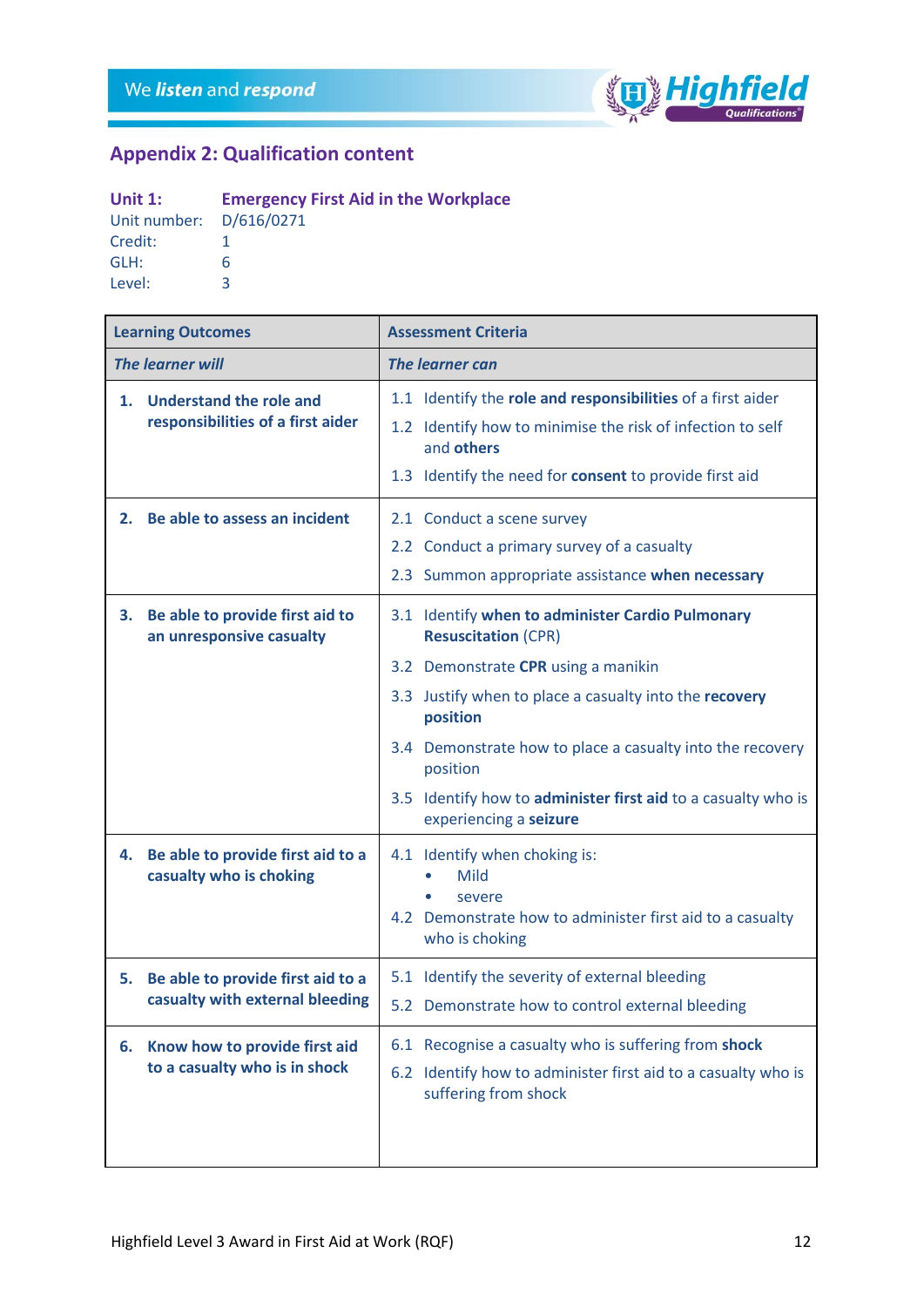

| <b>Learning Outcomes</b>         | <b>Assessment Criteria</b>                                   |  |  |  |  |  |
|----------------------------------|--------------------------------------------------------------|--|--|--|--|--|
| <b>The learner will</b>          | The learner can                                              |  |  |  |  |  |
| 7. Know how to provide first aid | 7.1 Identify how to administer first aid to a casualty with: |  |  |  |  |  |
| to a casualty with minor         | small cuts<br>$\bullet$                                      |  |  |  |  |  |
| injuries                         | grazes<br>$\bullet$                                          |  |  |  |  |  |
|                                  | <b>bruises</b><br>$\bullet$                                  |  |  |  |  |  |
|                                  | small splinters<br>$\bullet$                                 |  |  |  |  |  |
|                                  | 7.2 Identify how to administer first aid to a casualty with  |  |  |  |  |  |
|                                  | minor burns and scalds                                       |  |  |  |  |  |

### **Amplification**

**Simulation is permitted in this unit.** 

**Further assessment requirements** 

The following ACs **must** be assessed by practical demonstration: 2.1, 2.2, 3.2, 3.4, 4.2, 5.2

**Role and Responsibilities:** this should be the role/responsibilities of a typical first-aider and could include reference to: preventing cross infection; the need for recording incidents and actions; safe use of available equipment; assessing an incident; summoning assistance; prioritising treatment; dealing with post incident stress.

**Others** may include**:** Casualty receiving first aid; work colleagues; other people within the workplace environment.

**Consent:** Learners should be aware of the need for consent on a continual basis when providing first aid. Implied consent can be assumed when treating an unresponsive casualty.

**When necessary:** Learners should be able to evaluate a situation to determine when to summon further assistance and what type of assistance to request.

**When to administer Cardio Pulmonary Resuscitation:** must include agonal gasps.

**CPR** must include: 'correct placement of AED pads' and 'follows AED instructions'.

**Recovery Position:** a position that maintains a stable open draining airway.

**Administer first aid:** Provide appropriate help to a casualty, manage the situation and seek appropriate assistance when necessary.

**Seizure:** relates to a generalised seizure. *First aiders should be suspicious of cardiac arrest in any casualty presenting with seizure.*

**Shock:** including hypovolaemic shock (resulting from blood loss)

# **Additional assessment guidance**

- Unit should be delivered, assessed and quality assured in accordance with *Assessment Principles for Regulated First Aid Qualifications*
- First Aid at Work Health and Safety (First Aid) Regulations 1981 *Guidance on Regulations (L74)*
- Resuscitation Council (UK) Guidelines
- First Aid at Work Health and Safety (First Aid) Regulations 1982 (Northern Ireland)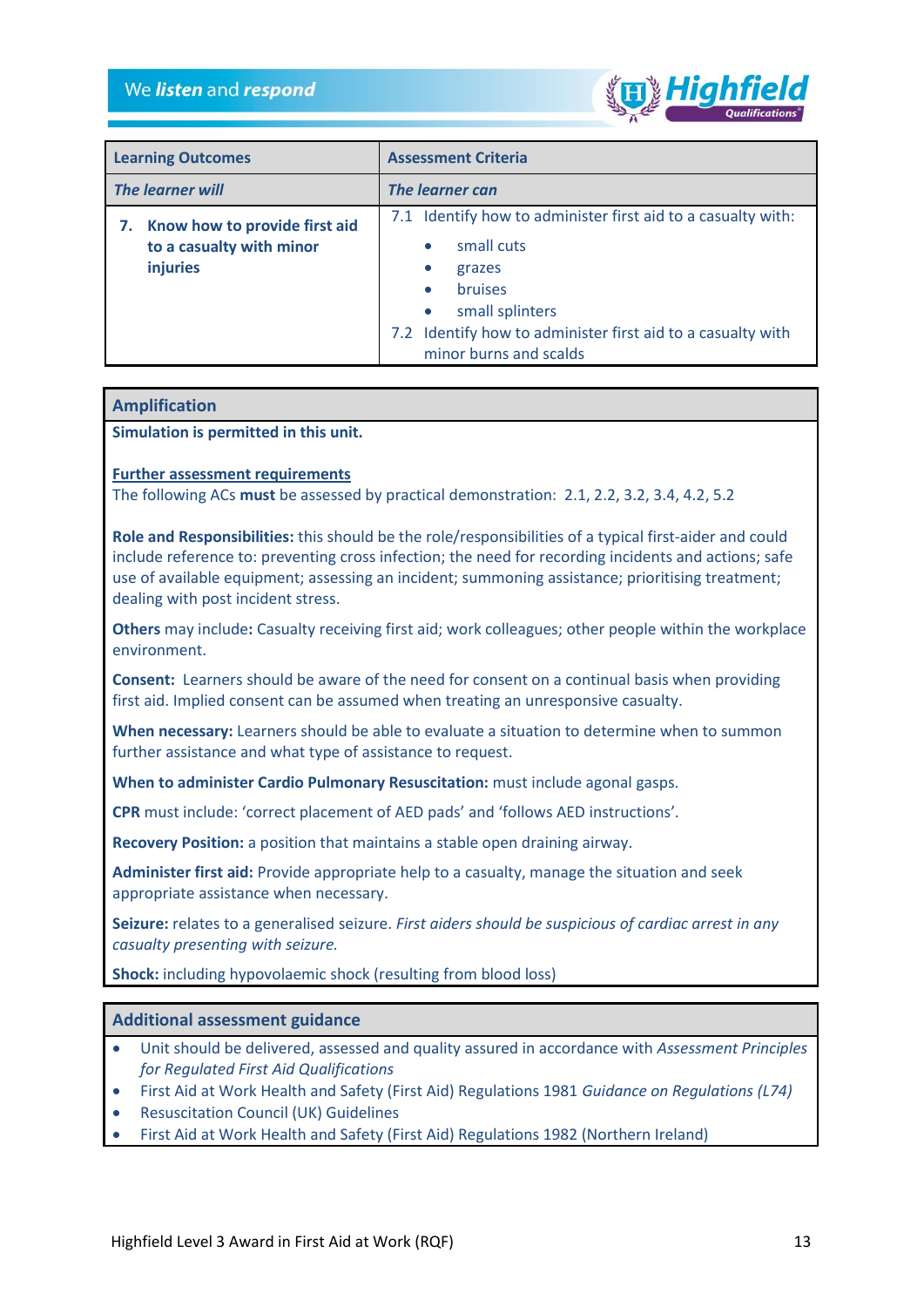

| Unit 2:    | Recognition and Management of Illness and Injury in the Workplace |
|------------|-------------------------------------------------------------------|
|            | Unit number: H/616/0272                                           |
| Caracteria |                                                                   |

Credit: 1 GLH: 12<br>Level: 3 Level:

'n

|    | <b>Learning Outcomes</b>                                                                                 | <b>Assessment Criteria</b>                                                                                                                                                                                                                                                                                            |  |  |  |  |  |  |
|----|----------------------------------------------------------------------------------------------------------|-----------------------------------------------------------------------------------------------------------------------------------------------------------------------------------------------------------------------------------------------------------------------------------------------------------------------|--|--|--|--|--|--|
|    | <b>The learner will</b>                                                                                  | The learner can                                                                                                                                                                                                                                                                                                       |  |  |  |  |  |  |
| 1. | Be able to conduct a<br>secondary survey                                                                 | 1.1 Identify the information to be collected when gathering<br>a casualty history<br>1.2 Demonstrate how to conduct a head to toe survey                                                                                                                                                                              |  |  |  |  |  |  |
| 2. | Be able to provide first aid to<br>a casualty with suspected<br>injuries to bones, muscles and<br>joints | 2.1 Recognise suspected:<br><b>Fractures and dislocations</b><br><b>Sprains and strains</b><br>$\bullet$<br>2.2 Identify how to administer first aid for:<br><b>Fractures and dislocations</b><br>Sprains and strains<br>۰<br>2.3 Demonstrate how to apply:<br>a support sling<br>٠<br>an elevated sling<br>$\bullet$ |  |  |  |  |  |  |
| 3. | Be able to provide first aid to<br>a casualty with suspected<br>head and spinal injuries                 | 3.1 Recognise a suspected:<br><b>Head injury</b><br>Spinal injury<br>$\bullet$<br>3.2 Identify how to administer first aid for a suspected head<br>Injury<br>3.3 Demonstrate how to administer first aid for a suspected<br>spinal injury.                                                                            |  |  |  |  |  |  |
| 4. | Know how to provide first aid<br>to a casualty with suspected<br>chest injuries                          | 4.1 Recognise a suspected:<br><b>Flail chest</b><br>Penetrating chest injury<br>$\bullet$<br>4.2 Identify how to administer first aid for a:<br><b>Flail chest</b><br>Penetrating chest injury                                                                                                                        |  |  |  |  |  |  |
| 5. | Know how to provide first aid<br>to a casualty with burns and<br>scalds                                  | 5.1 Identify the factors that affect the severity of burns and<br>scalds<br>5.2 Identify how to administer first aid for burns involving:<br>Dry heat<br>Wet heat<br>Electricity<br><b>Chemicals</b>                                                                                                                  |  |  |  |  |  |  |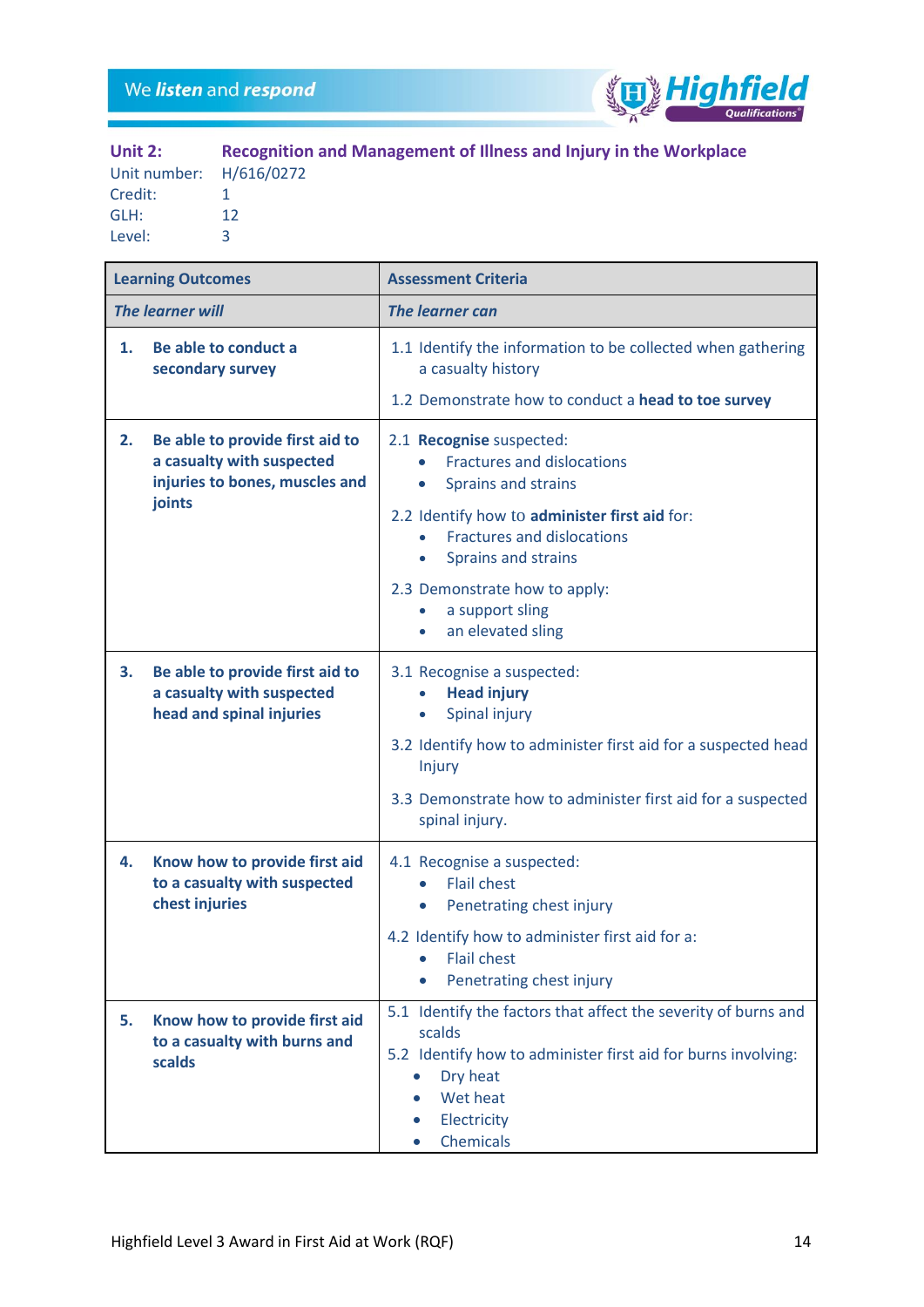

| <b>Learning Outcomes</b>                                                             | <b>Assessment Criteria</b>                                                                                                                                                                                                                                                                                                                                                                                                         |  |  |  |  |  |
|--------------------------------------------------------------------------------------|------------------------------------------------------------------------------------------------------------------------------------------------------------------------------------------------------------------------------------------------------------------------------------------------------------------------------------------------------------------------------------------------------------------------------------|--|--|--|--|--|
| The learner will                                                                     | <b>The learner can</b>                                                                                                                                                                                                                                                                                                                                                                                                             |  |  |  |  |  |
| Know how to provide first aid<br>6.<br>to a casualty with an eye<br>injury           | 6.1 Identify how to administer first aid for eye injuries<br>involving:<br><b>Dust</b><br>$\bullet$<br>Chemicals<br>$\bullet$<br><b>Embedded objects</b><br>$\bullet$                                                                                                                                                                                                                                                              |  |  |  |  |  |
| Know how to provide first aid<br>7.<br>to a casualty with sudden<br>poisoning        | 7.1 Identify the routes that poisons can take to enter the<br>body<br>7.2 Identify how to administer first aid to a casualty<br>affected by sudden poisoning<br>7.3 Identify sources of information for treating those<br>affected by sudden poisoning                                                                                                                                                                             |  |  |  |  |  |
| 8.<br>Know how to provide first aid<br>to a casualty with anaphylaxis                | 8.1 Identify common triggers for anaphylaxis<br>8.2 Recognise suspected anaphylaxis<br>8.3 Identify how to administer first aid for a casualty<br>suffering from anaphylaxis                                                                                                                                                                                                                                                       |  |  |  |  |  |
| Know how to provide first aid<br>9.<br>to a casualty with suspected<br>major illness | 9.1 Recognise suspected:<br><b>Heart Attack</b><br>$\bullet$<br><b>Stroke</b><br>٠<br><b>Epileptic seizure</b><br>$\bullet$<br>Asthma attack<br>$\bullet$<br><b>Diabetic emergency</b><br>$\bullet$<br>9.2 Identify how to administer first aid to a casualty<br>suffering from:<br><b>Heart Attack</b><br>$\bullet$<br><b>Stroke</b><br>$\bullet$<br>Epileptic seizure<br><b>Asthma attack</b><br>Diabetic emergency<br>$\bullet$ |  |  |  |  |  |

| <b>Amplification</b>                                                                                                                                                               |
|------------------------------------------------------------------------------------------------------------------------------------------------------------------------------------|
| Simulation is permitted in this unit.                                                                                                                                              |
| <b>Further assessment requirements</b><br>The following ACs must be assessed by practical demonstration: 1.2, 2.3, 3.3.                                                            |
| Head to toe survey: must be conducted on a casualty with a continually monitored or protected<br>airway (e.g. a conscious casualty or a casualty placed in the recovery position). |
| Recognise: to include signs and/or symptoms of the condition and/or where appropriate                                                                                              |

mechanism of injury.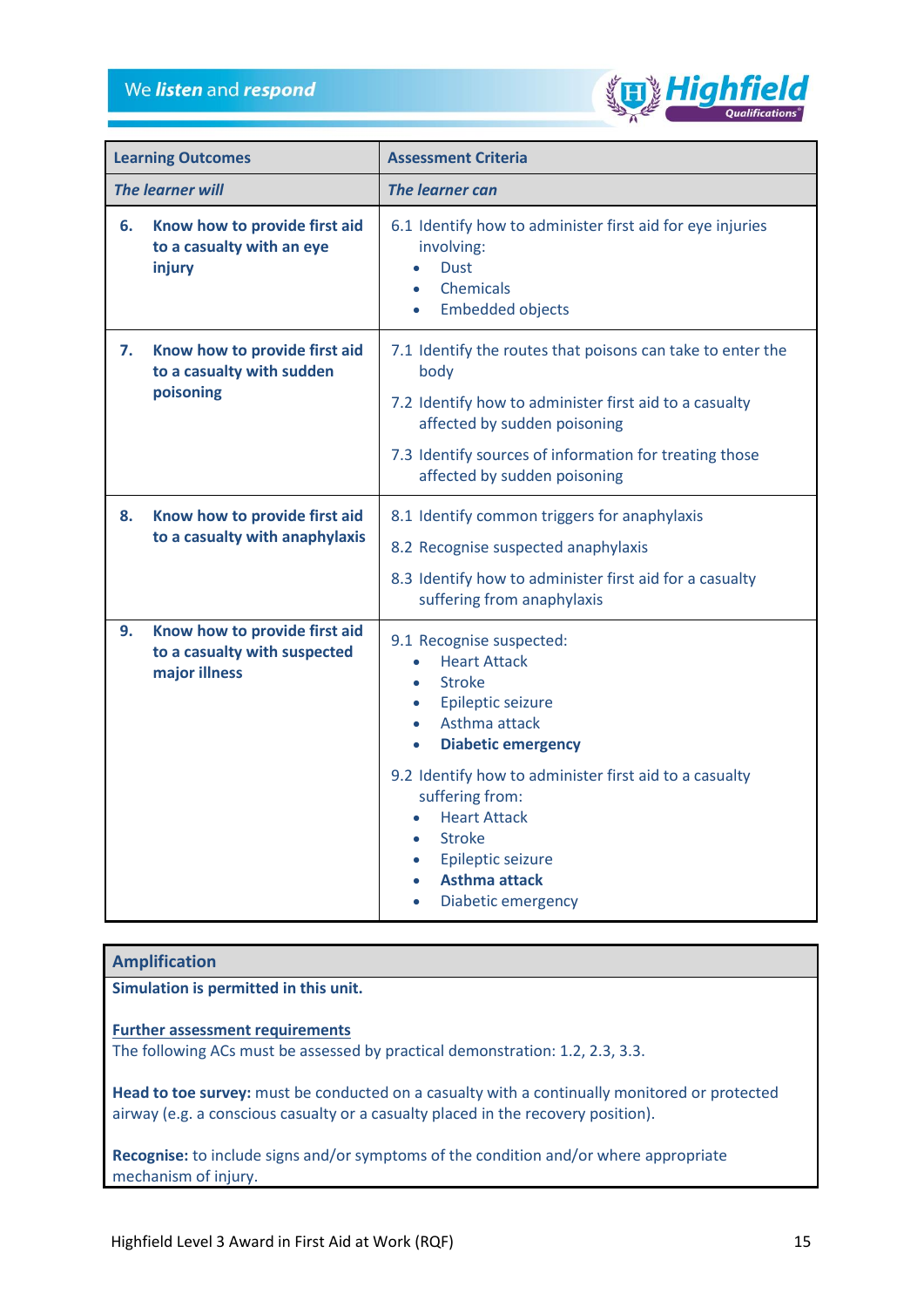

**Administer first aid:** Provide appropriate help to a casualty, manage the situation and seek appropriate assistance when necessary.

**Head injury:** includes concussion, compression and skull fracture. The learner is not expected to differentiate between these conditions.

**Asthma attack:** may include assisting a casualty to use a spacer device and to take their own inhaler.

**Diabetic emergency:** should focus on the condition of hypoglycaemia.

#### **Additional assessment guidance**

- Unit should be delivered, assessed and quality assured in accordance with *Assessment Principles for Regulated First Aid Qualifications*
- First Aid at Work Health and Safety (First Aid) Regulations 1981 *Guidance on Regulations (L74)*
- Resuscitation Council (UK) Guidelines
- First Aid at Work Health and Safety (First Aid) Regulations 1982 (Northern Ireland)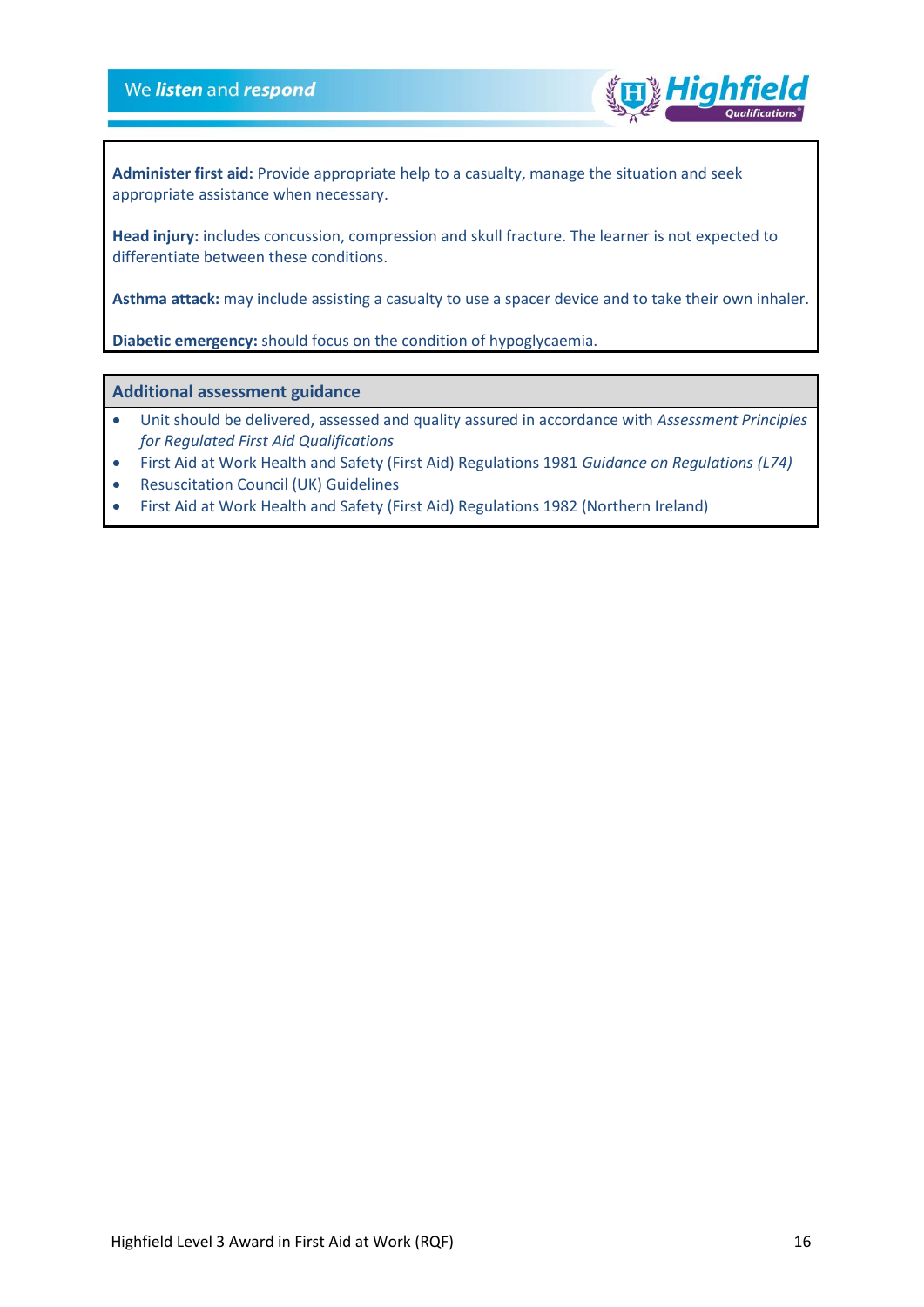

# <span id="page-16-0"></span>**Appendix 3: Sample assessment material**

Highfield provides centres with a practical assessment matrix and a learner theory pack to be used to assess the qualification.

The **theory question papers** contain multiple-choice questionsthat meet the knowledge requirements of the qualification. A sample of these questions is below:

- 1. Which of the following is a responsibility of a first aider?
- a) Ensure the business complies with the Health and Safety (First Aid) Regulations
- b) Undertake the first aid needs assessment
- c) Ensure available first aid equipment is fit for purpose
- d) Implement controls of identified hazards
- 2. In which of the following situations must you place a casualty into the recovery position?
	- a) An unconscious casualty who is breathing normally
	- b) A casualty suffering from a stroke
	- c) A casualty suffering from a heart attack
	- d) A conscious casualty that has received an electric shock

The **practical assessment matrix** is used to capture whether the assessor has seen learners demonstrate each skill to the appropriate standard. A sample of the matrix is below:

| <b>Learner Name</b><br>(in capitals) |                     |              |        |           |           |    |    |    |    |    |                |                                                      |     |
|--------------------------------------|---------------------|--------------|--------|-----------|-----------|----|----|----|----|----|----------------|------------------------------------------------------|-----|
|                                      | <b>EXAMPLE NAME</b> | $\leftarrow$ | $\sim$ | $\vec{m}$ | $\vec{r}$ | ທ່ | 6. | 7. | ထံ | oi | $\overline{0}$ | $\mathbf{r}$<br>$\overline{\phantom{m}}$<br>$\equiv$ | 12. |
| <b>DRABC</b>                         | $\checkmark$        |              |        |           |           |    |    |    |    |    |                |                                                      |     |
| <b>CPR</b>                           | $\checkmark$        |              |        |           |           |    |    |    |    |    |                |                                                      |     |
| <b>AED</b>                           | $\checkmark$        |              |        |           |           |    |    |    |    |    |                |                                                      |     |
| <b>Recovery position</b>             | $\checkmark$        |              |        |           |           |    |    |    |    |    |                |                                                      |     |
|                                      |                     |              |        |           |           |    |    |    |    |    |                |                                                      |     |

Assessment guidance outlining what the appropriate standard is for each skill and task is contained within the Tutor, Assessor and IQA Support Pack, available to download from the members' area of the Highfield website.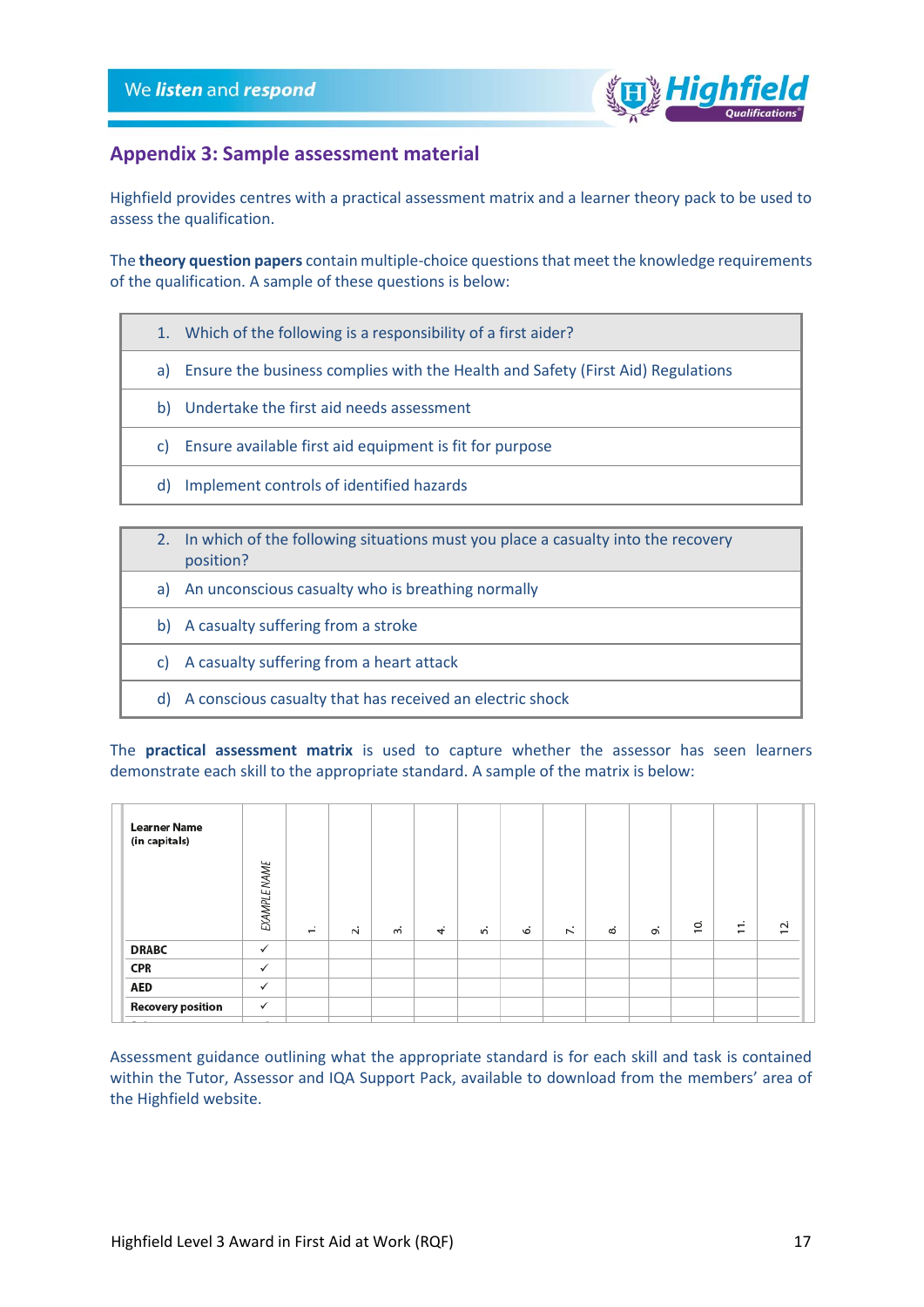

# <span id="page-17-0"></span>**Appendix 4: Acceptable Training/Assessing Qualifications**

The following list provides details of acceptable qualifications to undertake the separate roles of trainer and assessor:

| Qualification                                                                                                   | <b>Train</b> | Assess*      |  |  |  |  |  |
|-----------------------------------------------------------------------------------------------------------------|--------------|--------------|--|--|--|--|--|
| <b>CURRENT QUALIFICATIONS</b> (available for new trainers/assessors to undertake):                              |              |              |  |  |  |  |  |
| Level 3 Award in Education and Training                                                                         | $\checkmark$ | ✓            |  |  |  |  |  |
| Level 4 Certificate in Education and Training                                                                   | ✓            | ✓            |  |  |  |  |  |
| Level 5 Diploma in Education and Training                                                                       | $\checkmark$ | ✓            |  |  |  |  |  |
| Level 3 Award in Teaching and Assessing in First Aid Qualifications (RQF)                                       | $\checkmark$ | ✓            |  |  |  |  |  |
| Cert Ed/PGCE/B Ed/M Ed                                                                                          | $\checkmark$ | ✓            |  |  |  |  |  |
| SVQ 3 Learning and Development SCQF Level 8                                                                     | $\checkmark$ | ✓            |  |  |  |  |  |
| SVQ 4 Learning and Development SCQF Level 9                                                                     | $\checkmark$ | $\checkmark$ |  |  |  |  |  |
| <b>TQFE (Teaching Qualification for Further Education)</b>                                                      | ✓            | ✓            |  |  |  |  |  |
| Planning and Delivering Learning Sessions to Groups SCQF Level 6 (SQA<br>Unit)                                  | ✓            | ✓            |  |  |  |  |  |
| SCQF Level 6 Award in Planning and Delivering Learning Sessions to<br><b>Groups (SQA Accredited)</b>            | ✓            | ✓            |  |  |  |  |  |
| L&D Unit 6 Manage Learning and Development in Groups SCQF Level 8<br>(SQA Accredited)                           | ✓            |              |  |  |  |  |  |
| L&D Unit 7 Facilitate Individual Learning and Development SCQF Level 8<br>(SQA Accredited)                      | ✓            |              |  |  |  |  |  |
| L&D Unit 8 Engage and Support Learners in the Learning and<br>Development Process SCQF Level 8 (SQA Accredited) | ✓            |              |  |  |  |  |  |
| Carry Out the Assessment Process SCQF Level 7 (SQA Unit)                                                        |              | ✓            |  |  |  |  |  |
| Level 3 Award in Assessing Competence in the Work Environment                                                   |              | ✓            |  |  |  |  |  |
| Level 3 Award in Assessing Vocationally Related Achievement                                                     |              | ✓            |  |  |  |  |  |
| Level 3 Award in Understanding the Principles and Practices of<br>Assessment                                    |              | ✓            |  |  |  |  |  |
| Level 3 Certificate in Assessing Vocational Achievement                                                         |              | ✓            |  |  |  |  |  |
| L&D Unit 9DI Assess Workplace Competence Using Direct and Indirect<br>Methods SCQF Level 8 (SQA Accredited)     |              | ✓            |  |  |  |  |  |
| L&D Unit 9D Assess Workplace Competence Using Direct Methods SCQF<br>Level 7<br>(SQA Accredited)                |              | ✓            |  |  |  |  |  |
| <b>OTHER ACCEPTABLE QUALIFICATIONS:</b>                                                                         |              |              |  |  |  |  |  |
| <b>CTLLS/DTLLS</b>                                                                                              | $\checkmark$ | $\checkmark$ |  |  |  |  |  |
| PTLLS with unit 'Principles and Practice of Assessment' (12 credits)                                            | ✓            | ✓            |  |  |  |  |  |
| <b>Further and Adult Education Teacher's Certificate</b>                                                        | $\checkmark$ | ✓            |  |  |  |  |  |
| <b>IHCD Instructional Methods</b>                                                                               | $\checkmark$ | ✓            |  |  |  |  |  |
| <b>IHCD Instructor Certificate</b>                                                                              | $\checkmark$ | ✓            |  |  |  |  |  |
| <b>English National Board 998</b>                                                                               | $\checkmark$ | $\checkmark$ |  |  |  |  |  |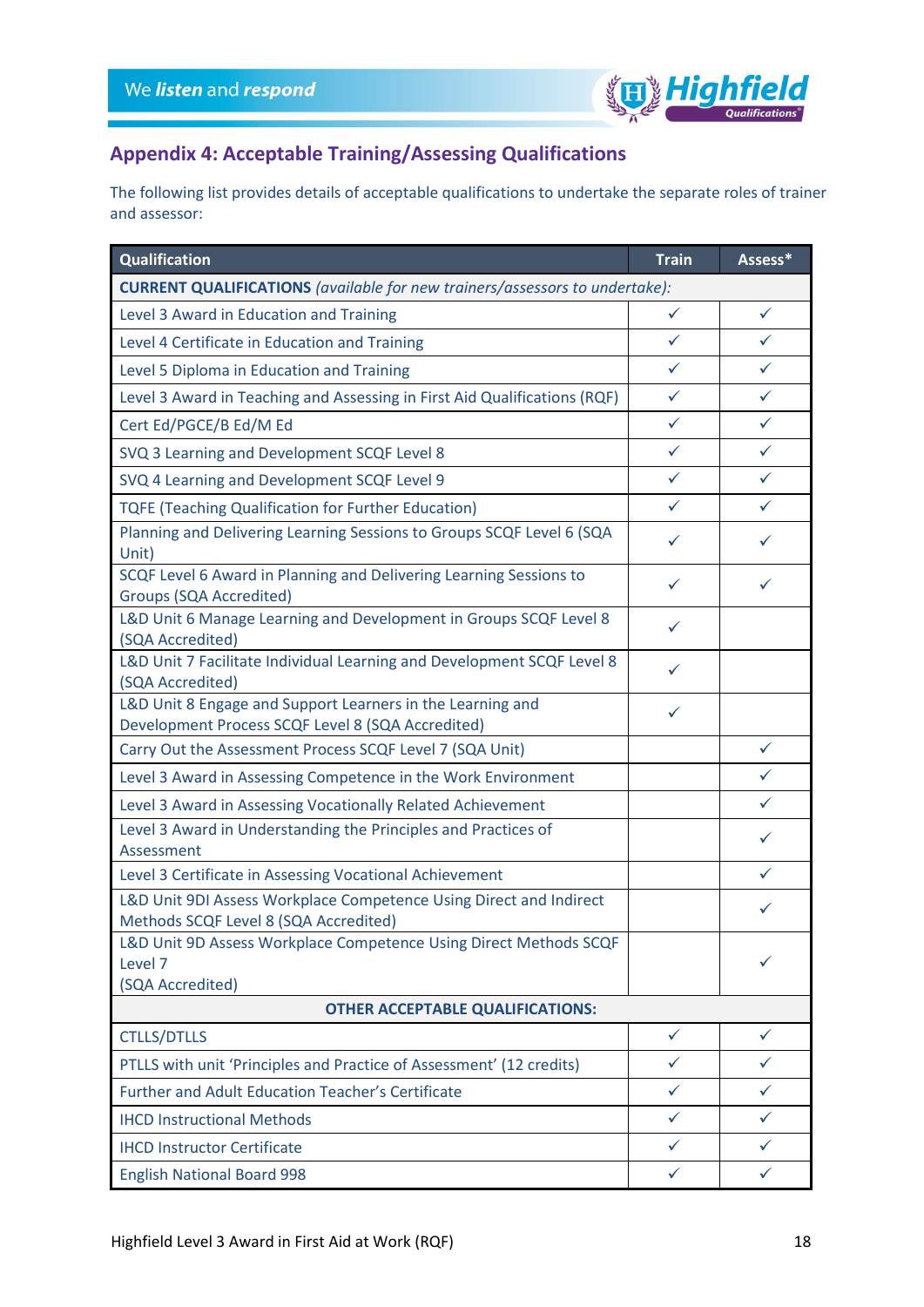

| Nursing mentorship qualifications                                                                                                                                            |              |  |
|------------------------------------------------------------------------------------------------------------------------------------------------------------------------------|--------------|--|
| <b>NOCN Tutor Assessor Award</b>                                                                                                                                             | $\checkmark$ |  |
| S/NVQ level 3 in training and development                                                                                                                                    | $\checkmark$ |  |
| S/NVQ level 4 in training and development                                                                                                                                    | $\checkmark$ |  |
| PDA Developing Teaching Practice in Scotland's Colleges SCQF Level 9<br>(SQA Qualification)                                                                                  |              |  |
| PDA Teaching Practice in Scotland's Colleges SCQF Level 9 (SQA<br>Qualification)                                                                                             | ✓            |  |
| PTLLS (6 credits)                                                                                                                                                            | ✓            |  |
| Regulated Qualifications based on the Learning and Development NOS<br>7 Facilitate Individual Learning and Development or NOS 6 Manage<br>learning and development in groups |              |  |
| Training Group A22, B22, C21, C23, C24                                                                                                                                       | ✓            |  |
| Learning and Teaching - Assessment and Quality Standards SCQF Level<br>9 (SQA Unit)                                                                                          |              |  |
| A1 Assess Candidates Using a Range of Methods or D33 Assess<br><b>Candidates Using Differing Sources of Evidence</b>                                                         |              |  |
| Conduct the Assessment Process SCQF Level 7 (SQA Unit)                                                                                                                       |              |  |
| A2 Assess Candidate Performance through Observation or D32 Assess<br><b>Candidate Performance</b>                                                                            |              |  |
| Regulated Qualifications based on the Learning and Development NOS<br>9 Assess Learner Achievement                                                                           |              |  |

**\***Assessors who do not hold a formal assessing qualification may alternatively attend *First Aid Assessor CPD Training* with a recognised Awarding Organisation.